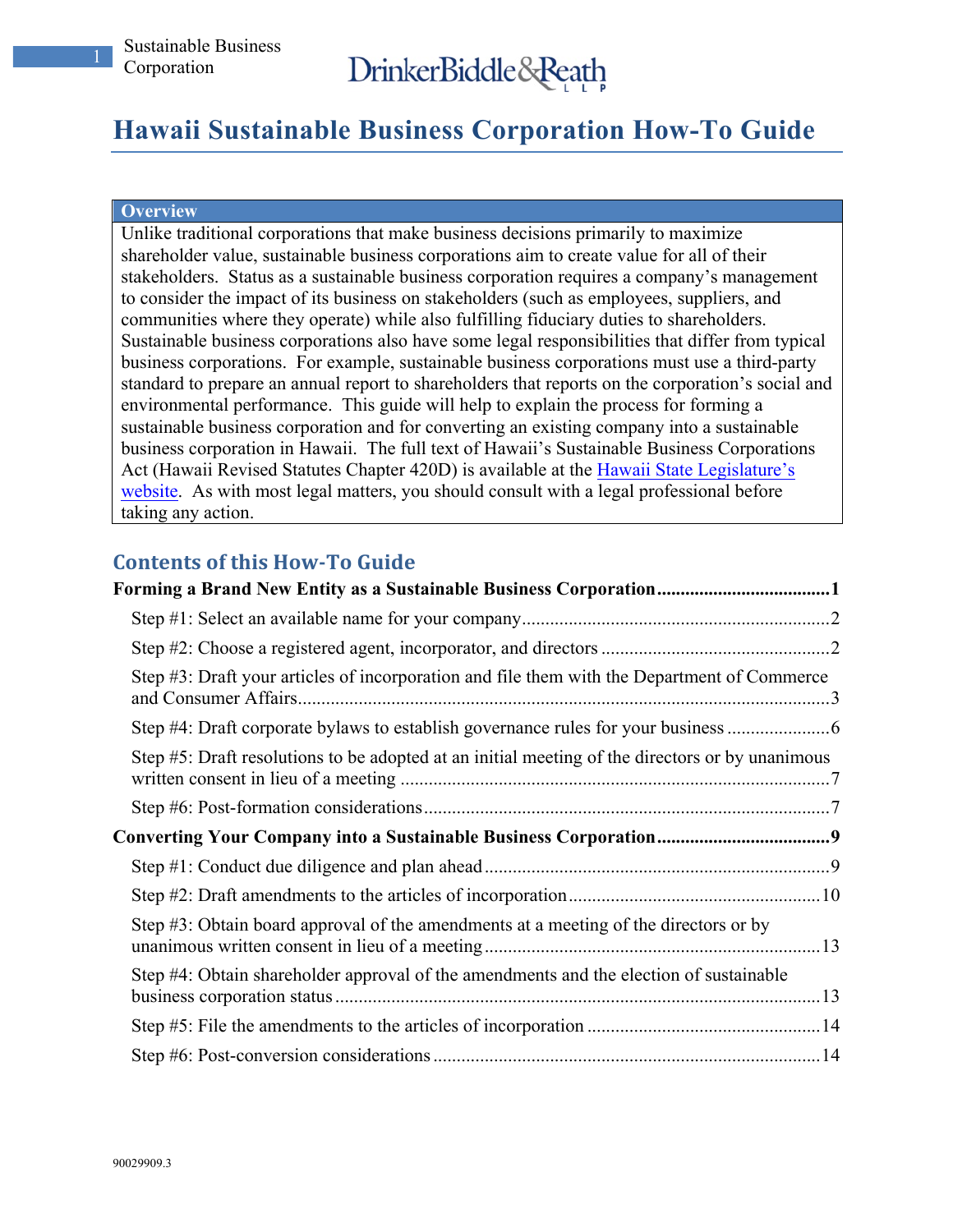### **Forming a Brand New Entity as a Sustainable Business Corporation**

In Hawaii, the process for forming a sustainable business corporation tracks closely to the process of forming any other type of corporation. You must file articles of incorporation with the Department of Commerce and Consumer Affairs for the State of Hawaii and must state in that filing that the corporation is a sustainable business corporation.

#### **Step #1: Select an available name for your company**

Your company's name cannot be the same as or too closely resemble another Hawaii corporation's name. The name that you choose must also include the word "corporation", "limited", or "incorporated", or an abbreviation of one of those words.

#### **Actions**

- Check the availability of your preferred name by searching the Hawaii Department of Commerce and Consumer Affairs Business Entity Database.
- Reserve an available name for 120 days by filing an Application for Reservation of Name with the director of commerce and consumer affairs for the State of Hawaii.

#### **Step #2: Choose a registered agent, incorporator, and directors**

You will need to designate a registered agent, incorporator, and directors. Every Hawaii corporation must have a registered agent that agrees to accept legal documents on behalf of the corporation if it is sued. The initial directors can be appointed by the incorporator, which should be documented in written resolutions that are signed by the incorporator.

The incorporators must appoint an individual to serve as a benefit director. A benefit director, in addition to his/her normal duties as a director, must be independent and is responsible for issuing an opinion in the annual benefit report on the sustainable business corporation's progress in promoting its general public benefit and any specific public benefits during that year.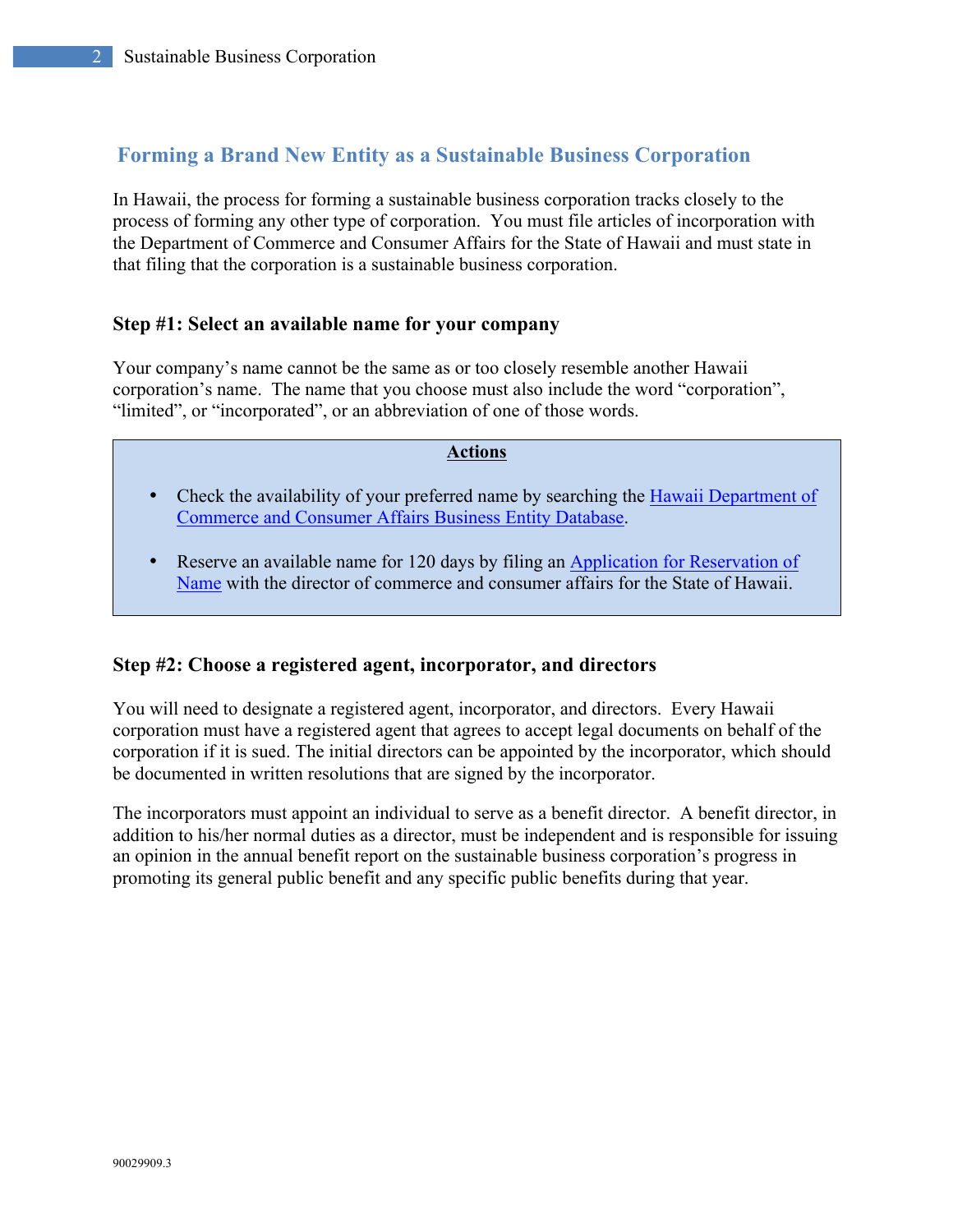| <b>Fill the Following Roles</b> |                                                                                                                                                                                                |   |
|---------------------------------|------------------------------------------------------------------------------------------------------------------------------------------------------------------------------------------------|---|
| <b>Registered Agent</b>         | An individual who is a full-time resident of Hawaii or a<br>business entity that is registered with the Hawaii Department<br>of Commerce and Consumer Affairs.                                 | M |
| Incorporator(s)                 | The person(s) who initiate the process of incorporating the<br>$\bullet$<br>company by signing and filing the articles of incorporation. A<br>corporation can have more than one incorporator. | ⋈ |
| <b>Directors</b>                | Members of your corporate board tasked with overseeing the<br>$\bullet$<br>affairs of your company.                                                                                            | ₩ |
| <b>Benefit Director</b>         | A director whose role is to opine on the company's compliance<br>$\bullet$<br>with its general public benefit and specific public benefit(s) in<br>the annual benefit report.                  | ⊠ |

| <b>Draft the Following Documents</b>      |                                                                                                                     |  |
|-------------------------------------------|---------------------------------------------------------------------------------------------------------------------|--|
| <b>Resolutions of</b><br>the Incorporator | Resolutions can be used to appoint the directors. Resolutions<br>should be written and signed by the incorporators. |  |

### **Step #3: Draft your articles of incorporation and file them with the Department of Commerce and Consumer Affairs**

Articles of incorporation can be created either by using a standard form provided by the Hawaii Department of Commerce and Consumer Affairs or by drafting your own articles of incorporation. Below we describe what must be included in your company's articles of incorporation, as well as optional items that are permitted, but not required, by the Sustainable Business Corporations Act.

**Statement of Status:** Your company's articles of incorporation must state explicitly that the company is a sustainable business corporation. This can be accomplished by including the following language to your articles of incorporation: "This corporation is a sustainable business corporation."

**Purpose:** By virtue of the Sustainable Business Corporations Act, all sustainable business corporations automatically have the purpose of creating a material positive impact on society and the environment. This is called "general public benefit." You also have the option of identifying one or more "specific public benefit" purposes in your articles.

90029909.3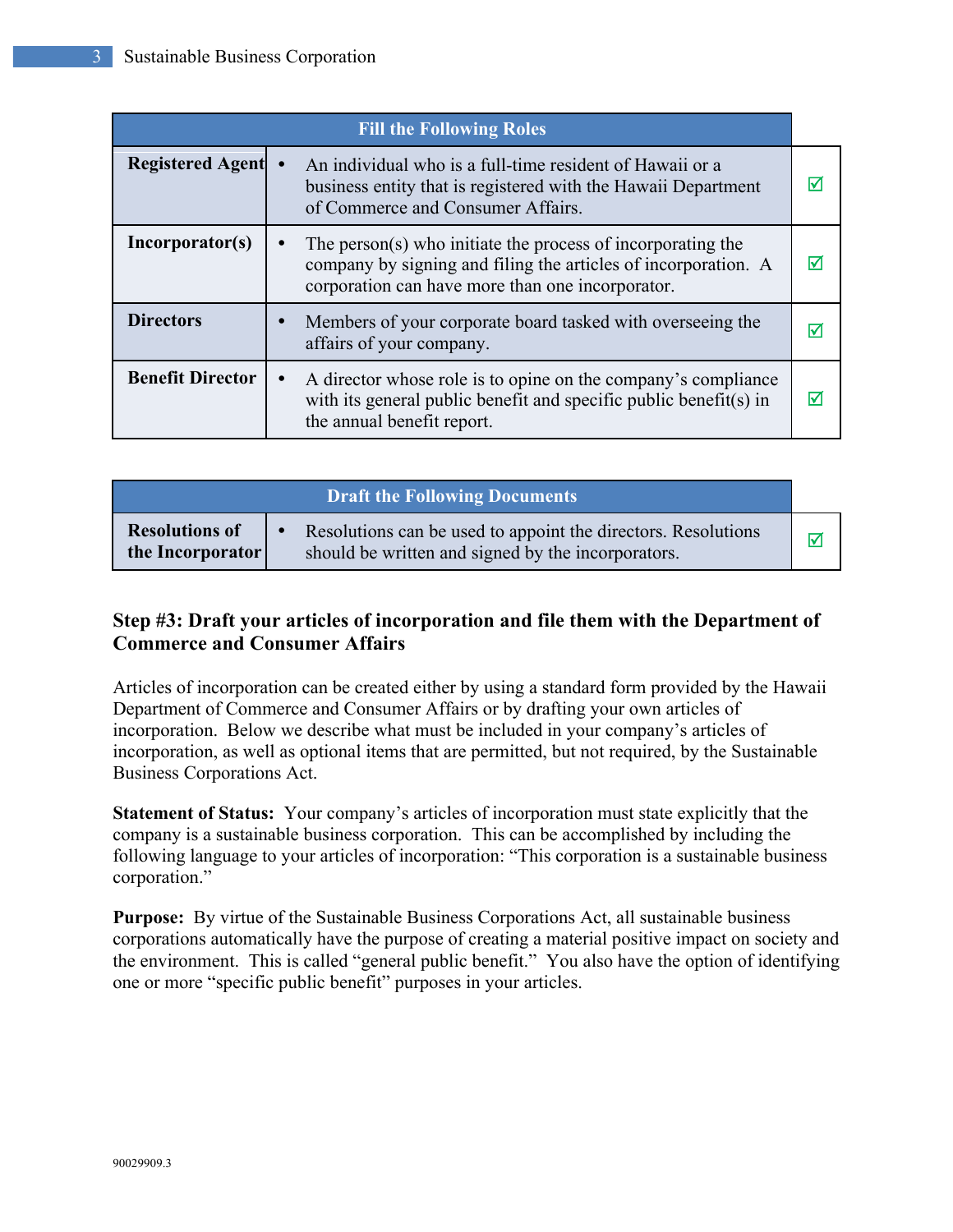### **Optional: Include a Specific Public Benefit or Benefits In Your Articles of Incorporation**

Hawaii permits sustainable business corporations to include one or more specific public benefit purposes in their articles of incorporation. Examples of "specific public benefits" include:

- Providing low-income or underserved individuals or communities with beneficial products or services.
- Promoting economic opportunity for individuals or communities beyond the creation of jobs in the normal course of business.
- Preserving the environment.
- Improving human health.
- Promoting the arts, sciences, or advancement of knowledge.
- Increasing the flow of capital to entities with a public benefit purpose.
- Using the right to exclude, conferred by any and all patents in which the sustainable business corporation has an interest in this right, for the following purposes:
	- o Creating and retaining good jobs within Hawaii as well as throughout the United States;
	- o Upholding fair labor standards nationally and internationally; and
	- o Enhancing environmental protection nationally and internationally.
- Accomplishing any other particular benefit on society or the environment as specified in the sustainable business corporation's articles of incorporation.

*Note: In Hawaii, any amendment of the articles of incorporation to amend, add, or delete a specific public benefit must be approved by the shareholders by a "minimum status vote" (i.e., by the holders of at least two-thirds of the outstanding shares of each class of shares in the company, each class voting separately, regardless of any voting limitations imposed by the certificate of incorporation or bylaws).*

**Standard of Conduct:** The directors of a sustainable business corporation are required to consider the effect that their actions or inaction have on the following:

- The shareholders of the sustainable business corporation.
- The accomplishment of the sustainable business corporation's general public benefit purpose and any specific public benefit purpose.

The directors of a sustainable business corporation may also consider the effect that their actions or inaction have on the following:

- The employees and workforce of the sustainable business corporation, its subsidiaries, and its suppliers.
- The interests of customers as beneficiaries of the general public benefit or specific public benefit purposes of the sustainable business corporation.

 $<sup>1</sup>$  Note that by electing this specific public benefit purpose related to patents, a corporation's status as a sustainable</sup> business corporation becomes permanent, and its purpose to achieve this specific public benefit may not be deleted from its articles of incorporation.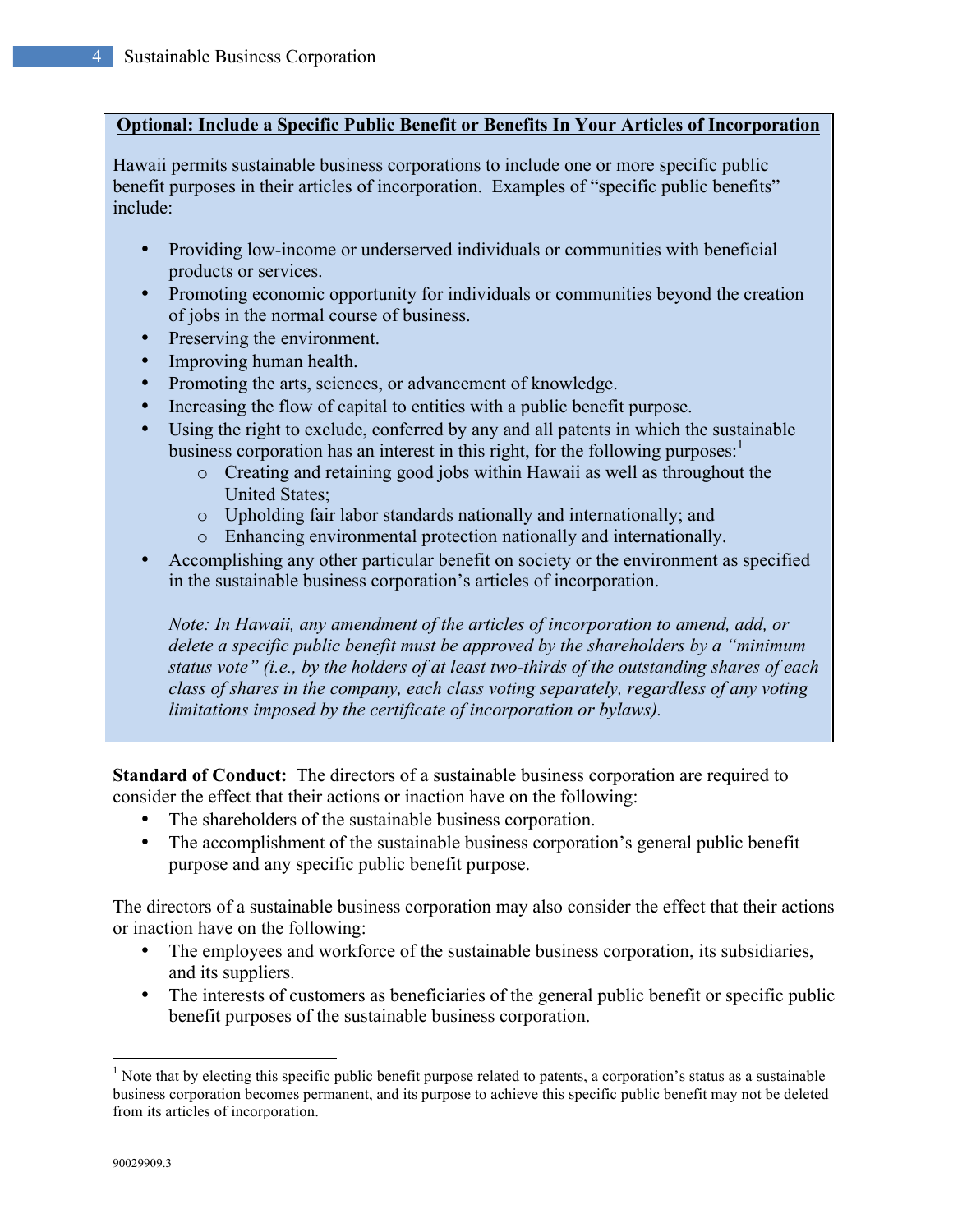- Community and societal factors, including those of each community in which offices or facilities of the sustainable business corporation, its subsidiaries, or its suppliers are located.
- The local and global environment.
- The short-term and long-term interests of the sustainable business corporation, including benefits that may accrue to the sustainable business corporation from its long-term plans and the possibility that these interests may be best served by the continued independence of the sustainable business corporation.
- The ability of the sustainable business corporation to accomplish its general public benefit purpose and any specific public benefit purpose.
- The resources, intent, and conduct of any person seeking to acquire control of the corporation.
- Any other pertinent factors or the interests of any other group that they deem appropriate.

**Standing for Benefit Enforcement Proceedings:** Certain parties may bring a claim against a sustainable business corporation to enforce the general or specific public benefit purposes of the sustainable business corporation and the standard of conduct for its directors. Such a claim may only be commenced by:

- a director of the sustainable business corporation; or
- a shareholder of the sustainable business corporation.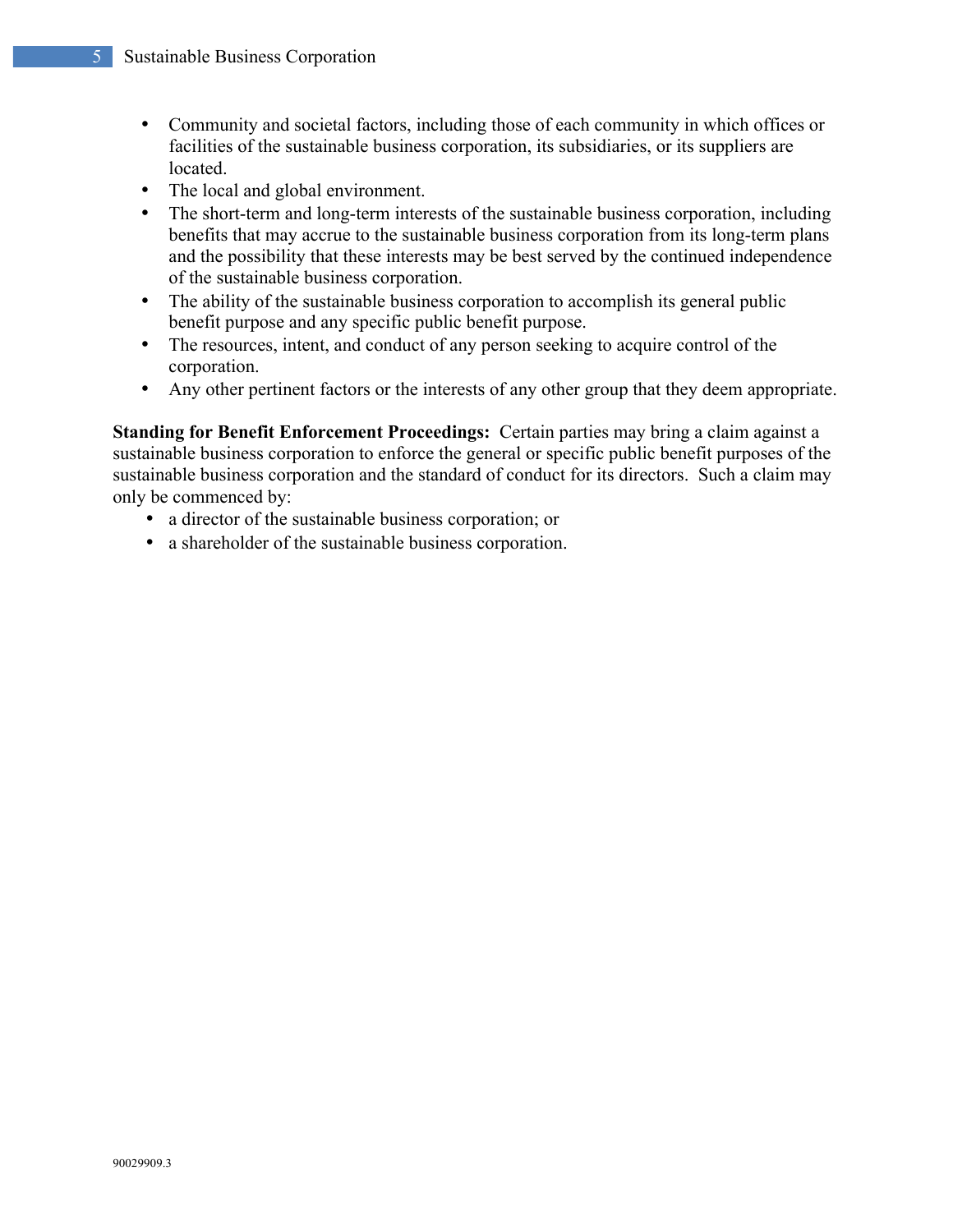| <b>Using Hawaii's Standard Form to Create</b><br><b>Your Articles of Incorporation</b>                                                                                                                                                                                                                                                                                                                                                                                                     | <b>Drafting Your Articles of Incorporation</b><br><b>Without a Standard Form</b>                                                                                                                                                                                                                                   |  |
|--------------------------------------------------------------------------------------------------------------------------------------------------------------------------------------------------------------------------------------------------------------------------------------------------------------------------------------------------------------------------------------------------------------------------------------------------------------------------------------------|--------------------------------------------------------------------------------------------------------------------------------------------------------------------------------------------------------------------------------------------------------------------------------------------------------------------|--|
| <b>Required Items</b>                                                                                                                                                                                                                                                                                                                                                                                                                                                                      | <b>Required Actions</b>                                                                                                                                                                                                                                                                                            |  |
| Access the Articles of Incorporation<br>form via the website of the Hawaii<br>Department of Commerce and<br><b>Consumer Affairs.</b><br>Complete the form by following the<br>accompanying instructions.<br>Ensure that your purpose as a<br>$\bullet$<br>sustainable business corporation is<br>clearly stated in a separate provision.<br>Include the signature of each<br>$\bullet$<br>incorporator, and indicate that each<br>person is signing in the capacity as an<br>incorporator. | Include each provision required by<br>HRS § 414-32.<br>Put the provisions in the order in<br>which they appear in the statute.<br>Follow as closely as possible the<br>wording of the statute.<br>Do not forget to include the provision<br>stating that the corporation is a<br>sustainable business corporation. |  |
| Optional                                                                                                                                                                                                                                                                                                                                                                                                                                                                                   |                                                                                                                                                                                                                                                                                                                    |  |
| Include one or more specific public benefit purpose(s).                                                                                                                                                                                                                                                                                                                                                                                                                                    |                                                                                                                                                                                                                                                                                                                    |  |

### **Step #4: Draft corporate bylaws to establish governance rules for your business**

## **Actions** • Consider some of the unique responsibilities of sustainable business corporations before crafting your bylaws. • If the sustainable business corporation has chosen to appoint a "benefit officer", the corporation should consider whether to include provisions in its bylaws setting forth the duties and powers of the position. A benefit officer, if any, performs management duties related to carrying out the general public benefit and, if applicable, the specific public benefit(s). The benefit officer is also responsible for preparing the annual benefit report. *Note: Hawaii sustainable business corporations must publish an annual benefit report*

*each year. Consider including procedures for the creation of this report in your bylaws to help ensure that your business and its purposes are aligned.*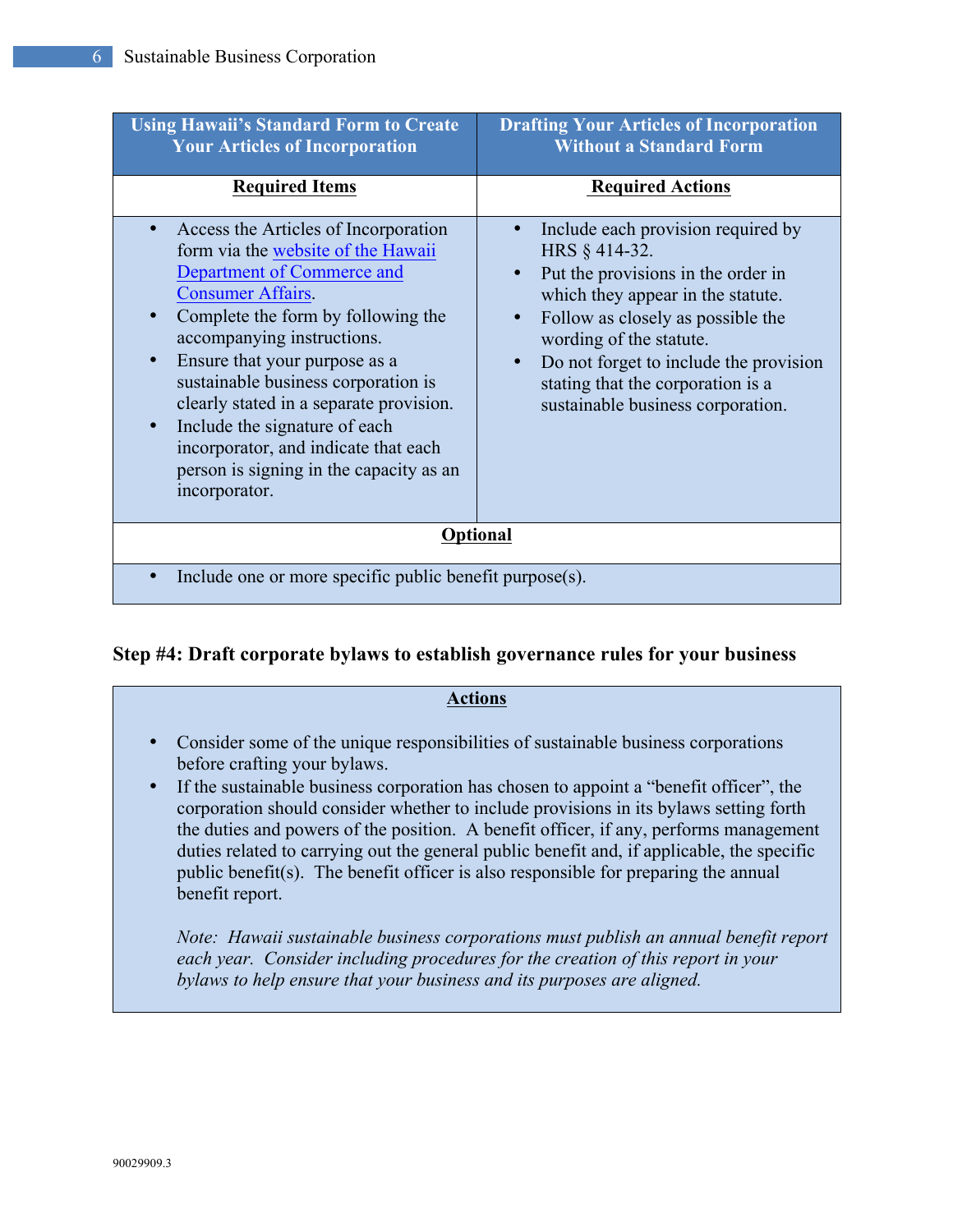### **Step #5: Draft resolutions to be adopted at an initial meeting of the directors or by unanimous written consent in lieu of a meeting**

After your corporation is formed or in connection with its formation, you should hold a meeting of the directors, at which the board's resolutions are adopted and recorded in corporate minutes. Alternatively, a meeting of the directors is not required if all directors consent in a signed writing to the proposed resolutions and those consents are included in the corporation's minutes or filed with the corporate records.

#### **Actions**

- Hold your first board of directors meeting or obtain written consent to:
	- o Appoint corporate officers.
	- o Adopt bylaws.
	- o Authorize the issuance of stock.
	- o Authorize, approve, and ratify any other preliminary tasks related to the formation of the sustainable business corporation.

#### **Step #6: Post-formation considerations**

After forming your sustainable business corporation, you should consider taking additional steps to address requirements unique to sustainable business corporations in Hawaii. For example, you can establish procedures for publishing the **"**annual benefit report." Prior to its final publication, the annual benefit report must be posted on your sustainable business corporation's website, or otherwise made available to the public, for a 60-day public comment period. The final annual benefit report must be sent to each of your shareholders within 120 days following the end of the sustainable business corporation's fiscal year. Hawaii also requires sustainable business corporations to post the report to the public portion of the company's website, or if no public website is available, to provide it free of charge to any person who requests a copy. For help with generating your annual benefit report, access the online tool here.

The preparation of your annual benefit report requires your company to choose a standard for defining, reporting, and assessing your corporation's overall corporate social and environmental performance. This is known as the "third-party standard." The standard you select must be comprehensive, independent, and transparent. For more information on third-party standards, visit benefitcorp.net.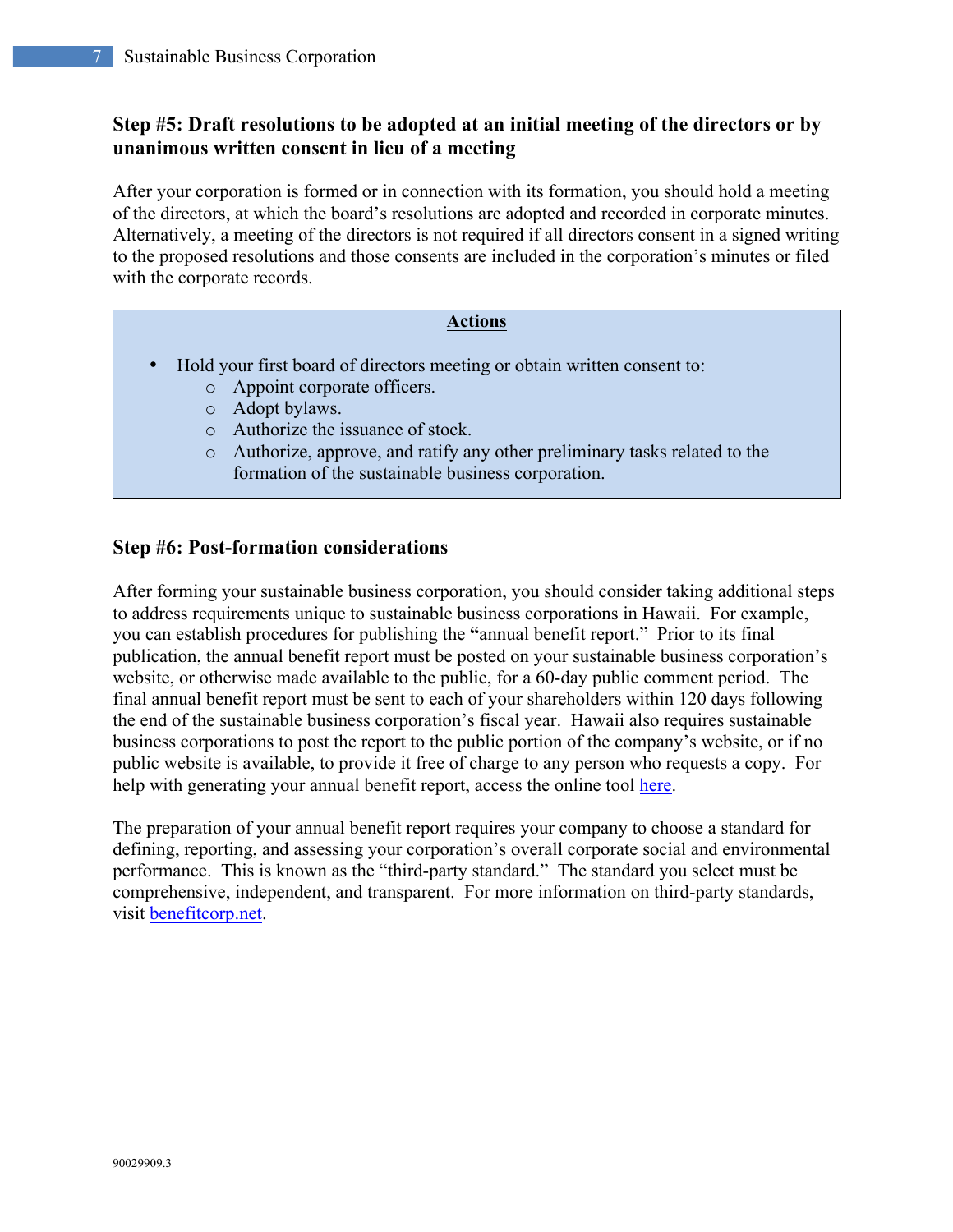### **Actions**

- Choose a third-party standard.
- Set a timeline with key dates for the preparation and publication of your annual benefit report.
- Post a draft of the annual benefit report to your website for a 60-day public comment period.
- Deliver your final report to each shareholder within 120 days of the end of the fiscal year.
- Post the annual report publically on your website.

### **Summary: To Form a New Sustainable Business Corporation**

### • **In connection with formation:**

- o Draft articles of incorporation.
- o Deliver to the Hawaii Department of Commerce and Consumer Affairs:
	- Articles of incorporation.
	- Payment of filing fee.
- o Draft:
	- Resolutions of the incorporator(s).
	- Resolutions of the board, to be adopted at a meeting or by written consent in lieu of a meeting.
	- Bylaws.

#### • **Post-formation:**

- o Choose a third-party standard.
- o Prepare the annual benefit report.
- o Post a draft of the annual benefit report to your website for a 60-day public comment period.
- o Send the final annual benefit report to all shareholders within 120 days of fiscal yearend.
- o Post the annual benefit report publically on the company's website.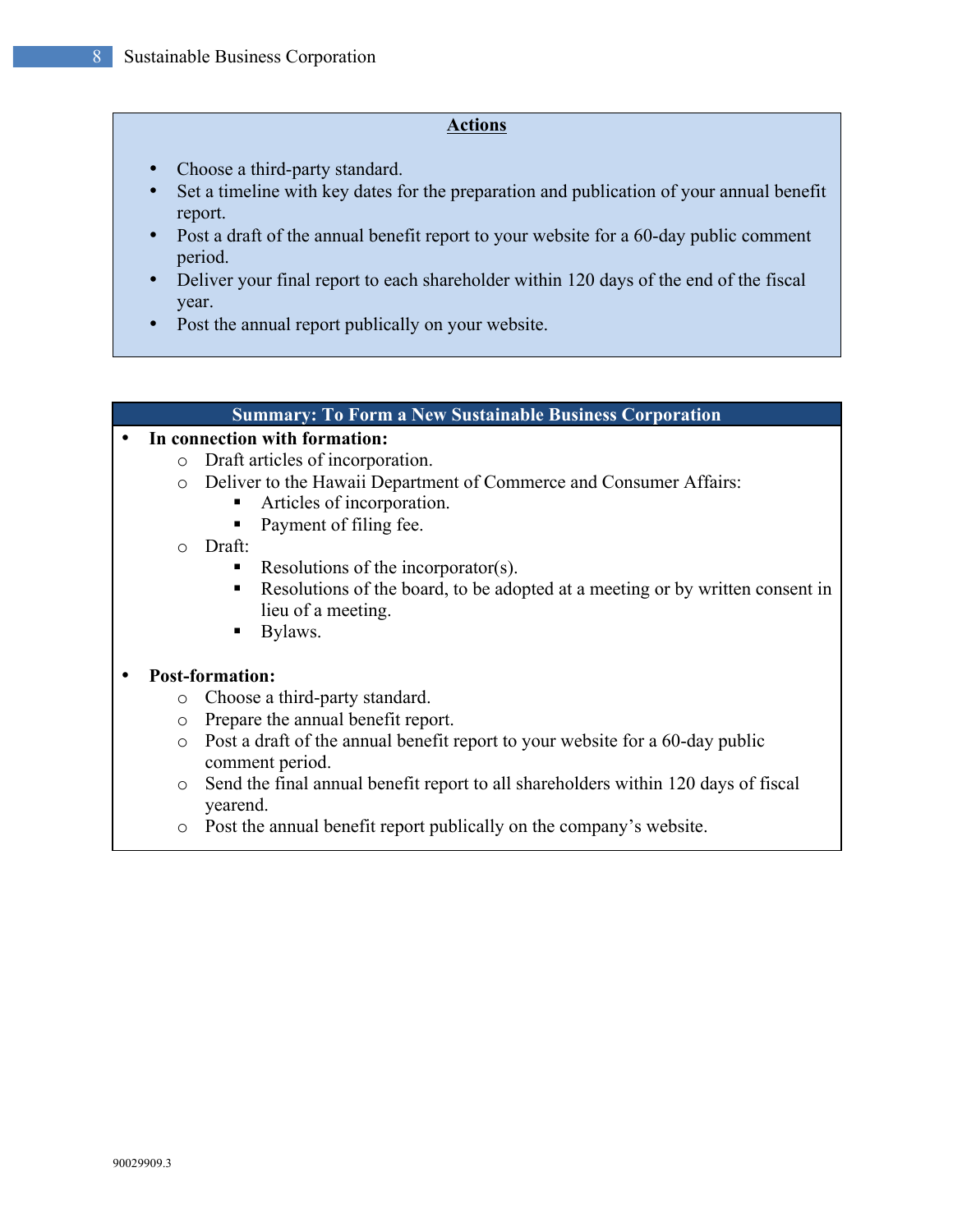### **Converting Your Company into a Sustainable Business Corporation**

An existing corporation can become a sustainable business corporation by amending its articles of incorporation to include a statement that the organization is a sustainable business corporation. This How-To Guide addresses the steps required for an existing corporation to become a sustainable business corporation in Hawaii.

For entities like limited liability companies, limited partnerships, or other types of entities that are not standard business corporations, transitioning to a sustainable business corporation must be accomplished through a conversion or merger. If your existing company is not a business corporation and you would like it to become one, you should seek the assistance of a legal professional.

### **Step #1: Conduct due diligence and plan ahead**

There are no tax implications for an existing corporation that elects to become a sustainable business corporation, but this transition may impact your organization in other ways. You should review your corporate documents and contracts to determine if any updates or changes may be necessary or desirable after your company becomes a sustainable business corporation. You should also consider all of the changes and steps that you may need to take as you transition your business into a sustainable business corporation, like putting procedures in place to measure your social and environmental impact.

| <b>Required Actions</b>                                                                                                                                                                                                                                                                                                                                                                                                    |  |  |
|----------------------------------------------------------------------------------------------------------------------------------------------------------------------------------------------------------------------------------------------------------------------------------------------------------------------------------------------------------------------------------------------------------------------------|--|--|
| Analyze and plan for business implications including:<br>Legal requirements.<br>$\circ$<br>Corporate governance considerations.<br>$\circ$<br>Draft amendments to the articles of incorporation:<br>Include a statement that the corporation is a sustainable business corporation.<br>$\circ$                                                                                                                             |  |  |
| <b>Optional Actions</b>                                                                                                                                                                                                                                                                                                                                                                                                    |  |  |
| Draft amendments to bylaws, if any:<br>$\bullet$<br>Draft amendments to your bylaws governing the management of the sustainable<br>$\circ$<br>business corporation, including the powers and duties of the "benefit director."<br>If your company has chosen to appoint a "benefit officer," the corporation<br>$\circ$<br>should include provisions in its bylaws setting forth the duties and powers of<br>the position. |  |  |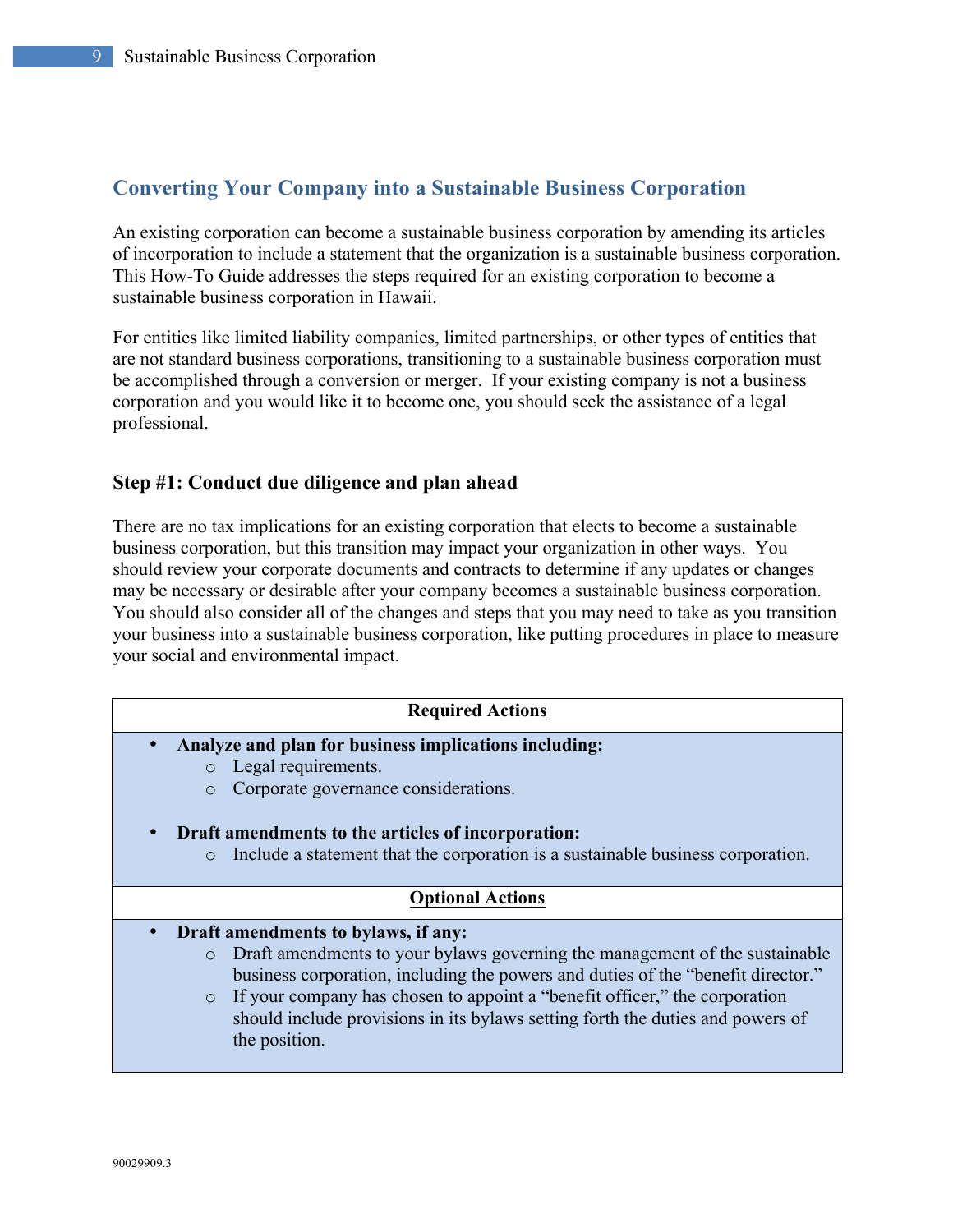| <b>Due Diligence</b>                            |                                                                                                                                                                                                                                                                                                                                                                                                                       |   |
|-------------------------------------------------|-----------------------------------------------------------------------------------------------------------------------------------------------------------------------------------------------------------------------------------------------------------------------------------------------------------------------------------------------------------------------------------------------------------------------|---|
| <b>Contracts</b>                                | Review contracts including any bank or loan documents to<br>determine if any consents, notices, or other actions are required<br>in connection with your company's amendment of its articles of<br>incorporation.                                                                                                                                                                                                     | ☑ |
| Corporate<br>Organizational<br><b>Documents</b> | Review corporate charter and bylaws to determine if you would<br>like or need to make any changes as a result of electing<br>sustainable business corporation status.<br>Review corporate charter, bylaws, and any voting or other<br>shareholder agreements to determine if any consents, notices,<br>or other actions are required in connection with your<br>company's amendment of its articles of incorporation. | M |

### **Step #2: Draft amendments to the articles of incorporation**

You must amend the articles of incorporation to include a statement that your company is a sustainable business corporation. You can do this by completing and filing Articles of Amendment, which can be found at the Hawaii Department of Commerce and Consumer Affairs' website. If you originally drafted your articles of incorporation, you may draft your own amendments and file them with the Department of Commerce and Consumer Affairs. Below we describe what amendments to the articles of incorporation you must make, as well as optional amendments that are permitted, but not required, by the Sustainable Business Corporation Act.

**Statement of Status:** You must include an amendment to the articles of incorporation that states explicitly that the company is a sustainable business corporation. This can be accomplished by drafting an amendment that includes the following language: "This corporation is a sustainable business corporation."

**Purpose:** By virtue of the Sustainable Business Corporation Act, all sustainable business corporations automatically have the purpose of creating a material positive impact on society and the environment. This is called "general public benefit." You also have the option of amending the articles of incorporation to identify one or more "specific public benefit" purposes in your articles.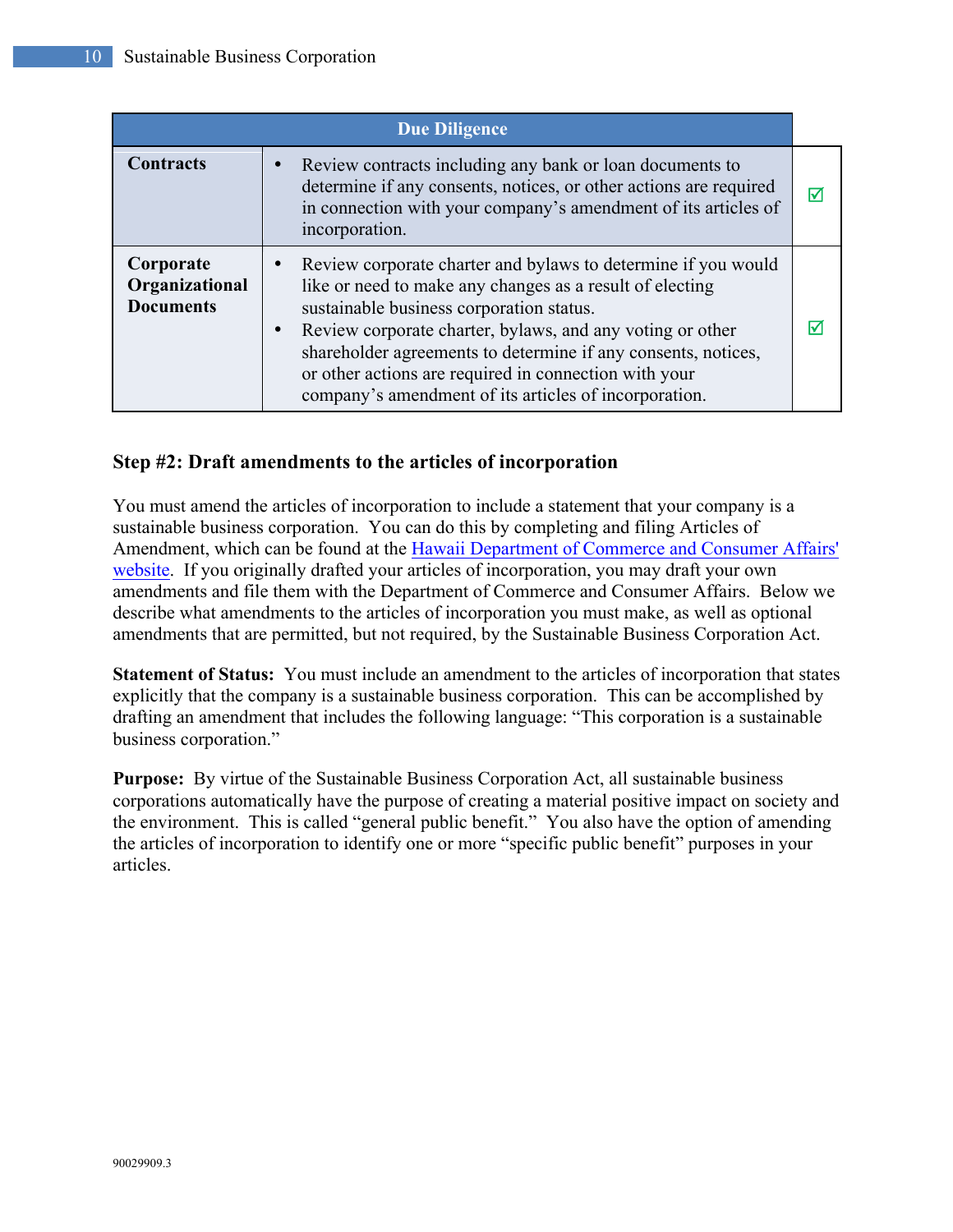### **Optional: Include Specific Public Benefits In Your Articles of Incorporation**

Hawaii permits sustainable business corporations to include one or more specific public benefit purposes in their articles of incorporation. Examples of "specific public benefits" include:

- Providing low-income or underserved individuals or communities with beneficial products or services.
- Promoting economic opportunity for individuals or communities beyond the creation of jobs in the normal course of business.
- Preserving the environment.
- Improving human health.
- Promoting the arts, sciences, or advancement of knowledge.
- Increasing the flow of capital to entities with a public benefit purpose.
- Conferring any other particular benefit on society or the environment as specified in the sustainable business corporation's articles of incorporation.
- Using the right to exclude, conferred by any and all patents in which the sustainable business corporation has an interest in this right, for the following purposes: $<sup>2</sup>$ </sup>
	- o Creating and retaining good jobs within Hawaii as well as throughout the United States;
	- o Upholding fair labor standards nationally and internationally; and
- Enhancing environmental protection nationally and internationally

*Note: In Hawaii, you may amend the articles of incorporation to amend, add, or delete a specific public benefit if approved by your shareholders in a minimum status vote (i.e., approved by two-thirds of the outstanding shares of each class of shares in the company, each class voting separately, regardless of any voting limitations imposed by the certificate of incorporation or bylaws).* 

**Standard of Conduct:** The directors of a sustainable business corporation are required to consider the effect that their actions or inaction have on the following:

- The shareholders of the sustainable business corporation.
- The accomplishment of the sustainable business corporation's general public benefit purpose and any specific public benefit purpose.

The directors of a sustainable business corporation may also consider the effect that their actions or inaction have on the following:

• The employees and workforce of the sustainable business corporation, its subsidiaries, and its suppliers.

<sup>&</sup>lt;sup>2</sup> Note that by electing this specific public benefit purpose related to patents, a corporation's status as a sustainable business corporation becomes permanent, and its purpose to achieve this specific public benefit may not be deleted from its articles of incorporation.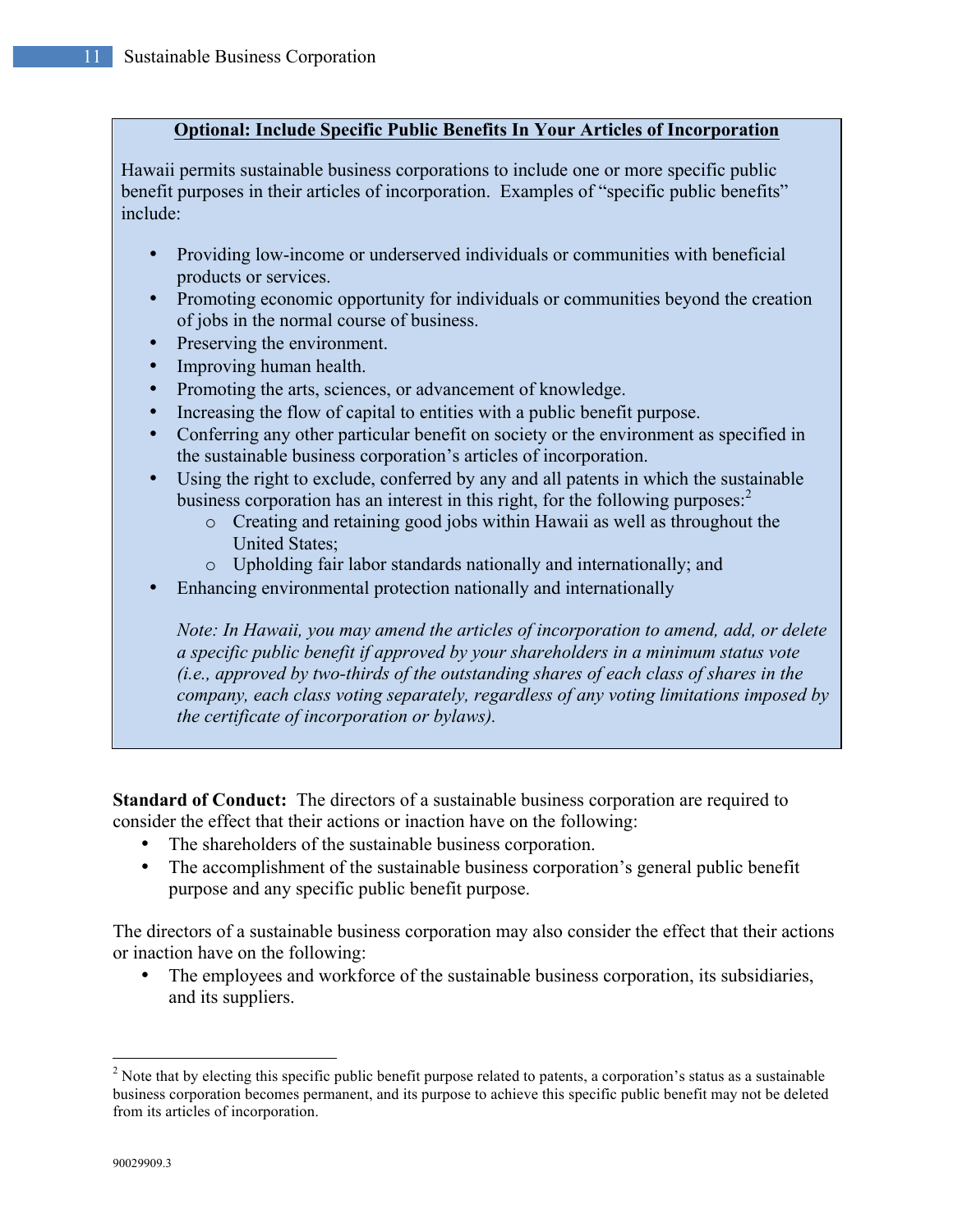- The interests of customers as beneficiaries of the general public benefit or specific public benefit purposes of the sustainable business corporation.
- Community and societal factors, including those of each community in which offices or facilities of the sustainable business corporation, its subsidiaries, or its suppliers are located.
- The local and global environment.
- The short-term and long-term interests of the sustainable business corporation, including benefits that may accrue to the sustainable business corporation from its long-term plans and the possibility that these interests may be best served by the continued independence of the sustainable business corporation.
- The ability of the sustainable business corporation to accomplish its general public benefit purpose and any specific public benefit purpose.
- The resources, intent, and conduct of any person seeking to acquire control of the corporation.
- Any other pertinent factors or the interests of any other group that they deem appropriate.

**Standing for Benefit Enforcement Proceedings:** Certain parties may bring a claim against a sustainable business corporation by commencing a "benefit enforcement proceeding."

If the articles of incorporation are silent about this issue, benefit enforcement proceedings may be commenced only by:

- the sustainable business corporation itself;
- a director of the sustainable business corporation; or
- a shareholder of the sustainable business corporation.

You may also include a provision in your articles of incorporation to authorize any other person or group to commence a benefit enforcement proceeding.

| <b>Using Hawaii's Standard Form to Amend</b><br><b>Your Articles of Incorporation</b>                                                                                                                                                                                                                                                                          | <b>Drafting Amendments to Your Articles of</b><br><b>Incorporation</b>                                                                                                                                                                                                                                                           |
|----------------------------------------------------------------------------------------------------------------------------------------------------------------------------------------------------------------------------------------------------------------------------------------------------------------------------------------------------------------|----------------------------------------------------------------------------------------------------------------------------------------------------------------------------------------------------------------------------------------------------------------------------------------------------------------------------------|
| <b>Required Items</b>                                                                                                                                                                                                                                                                                                                                          | <b>Required Actions</b>                                                                                                                                                                                                                                                                                                          |
| Find Form Articles of Amendment<br>on the Hawaii Department of<br><b>Commerce and Consumer Affairs</b><br>website.<br>Include the required new provision<br>stating that the corporation is a<br>sustainable business corporation.<br>Complete other required information.<br>File the form with the Hawaii<br>Department of Commerce and<br>Consumer Affairs. | Include each provision required by<br>Hawaii Rev. Stat. §414-286.<br>Put the provisions in the order in which<br>they appear in the statute.<br>Follow as closely as possible the<br>wording of the statute.<br>Do not forget to include the provision<br>stating that the corporation is a<br>sustainable business corporation. |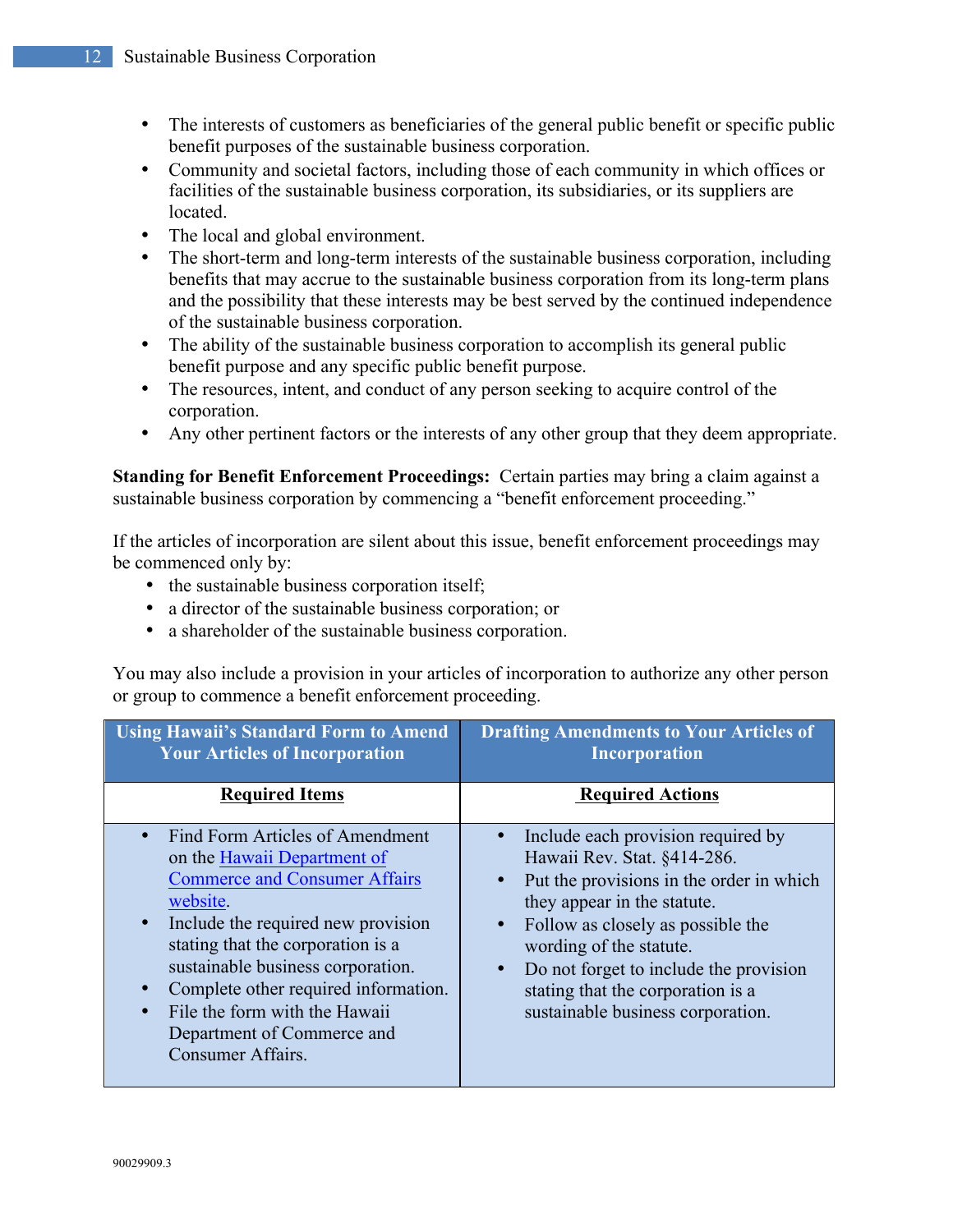### **Optional Amendments**

- Include one or more specific public benefit purpose(s).
- Identify one or more considerations that the board must prioritize over other considerations.
- Identify additional persons who are authorized to commence a benefit enforcement proceeding.

### **Step #3: Obtain board approval of the amendments at a meeting of the directors or by unanimous written consent in lieu of a meeting**

The board of directors will have to approve any amendments to the existing articles of incorporation and any amendments to the bylaws by adopting resolutions that reflect the board's approval of the amendments, using the procedures laid out in Hawaii Rev. Stat. §414-283. your current articles of incorporation and bylaws. You may convene a special meeting to vote on your plan or conduct a vote during one of your scheduled board meetings. The amendments must be approved by a majority of the board at a meeting where a quorum is present. The board must then adopt resolutions approving the amendments and record the resolutions in the minutes.

Alternatively, if your bylaws so allow, the board may adopt the resolutions in lieu of a meeting if all directors consent in a signed writing to the proposed actions and those consents are included in the corporation's minutes or filed with the corporate records. Check your articles of incorporation and your bylaws for any additional requirements for board approval of amendments that they may impose.

#### **Actions**

- Review your articles of incorporation and bylaws to determine the procedures required for the board to adopt amendments to those documents.
- Propose your amendments at a regular meeting or a special meeting of the board of directors and vote on the proposal, or obtain the written signed consent of all directors authorizing the amendments.
- Document the board's approval with resolutions recorded in the meeting minutes.

*Note: If by vote, the board must approve the amendments by a majority vote in favor of the amendments at a meeting where a quorum is present.*

### **Step #4: Obtain shareholder approval of the amendments and the election of sustainable business corporation status**

Your shareholders will have to approve the decision to become a sustainable business corporation and the required amendments to the articles of incorporation. Shareholders can approve the amendment by voting at a shareholder meeting or by signing a written consent.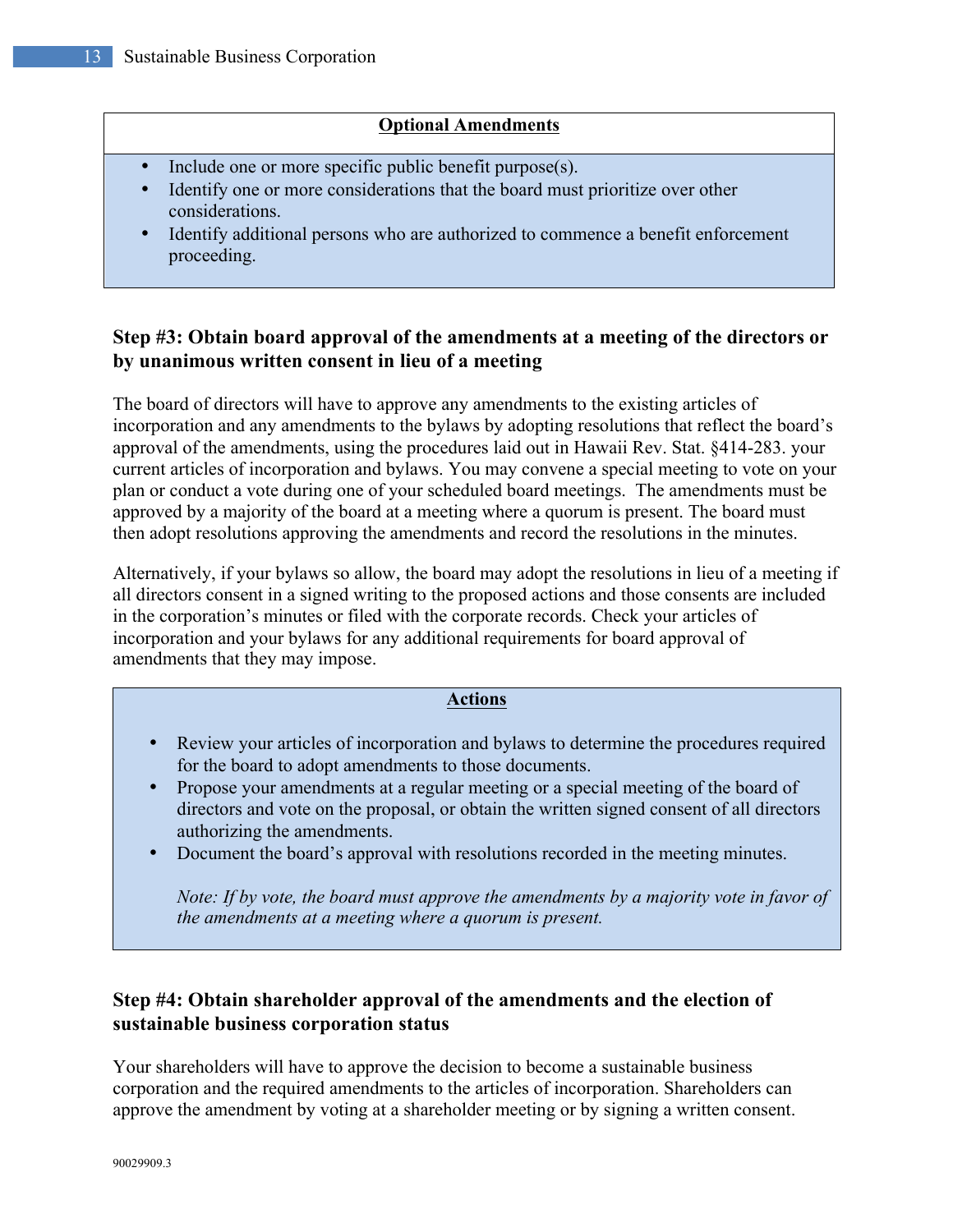When voting to amend the articles of incorporation to include the statement that the corporation is a sustainable business corporation, the amendment must be passed by a "minimum status vote," in which the holders of at least two-thirds of the outstanding shares of each class of shares in the company, each class voting separately (regardless of any voting limitations imposed by the certificate of incorporation or bylaws), approve the amendment.

A shareholder meeting is not required if the action is approved by all of the shareholders evidenced by one or more consents describing the proposed action or amendment, signed by each shareholder and included in the minutes or filed with the corporate records reflecting the action approved. Check your articles of incorporation and your bylaws for any additional requirements for shareholder approval of amendments that they may impose.

### **Actions**

- Review your articles of incorporation and bylaws to determine the procedures required for the shareholders to adopt amendments to those documents.
- Hold a vote on any amendments to your articles of incorporation or draft a consent and have it signed by all shareholders.
- Document the shareholders' approval in the meeting minutes or corporate records.

*Note: A "minimum status vote" is needed for shareholder approval of the amendment to the articles stating that the corporation is a sustainable business corporation ("Minimum status vote" means the approval of the holders of at least two-thirds of the outstanding shares of each class of shares entitled to vote, each class voting separately, regardless of any voting limitations in the articles).*

### **Step #5: File the amendments to the articles of incorporation**

File your approved amendments to your articles of incorporation with the Hawaii Department of Commerce and Consumer Affairs.

### **Step #6: Post-conversion considerations**

After forming your sustainable business corporation, you should consider taking additional steps to address requirements unique to sustainable business corporations in Hawaii. For example, you can establish procedures for preparing the annual benefit report, which must be posted on your sustainable business corporation's website, or otherwise made available to the public, for a 60-day public comment period. Additionally, you must provide the final annual benefit report to your shareholders within 120 days following the end of the sustainable business corporation's fiscal year. Your benefit report should be accessible on the public portion of your company's website for free or otherwise provided free of charge to the public. For help with generating your annual benefit report, access the online tool here.